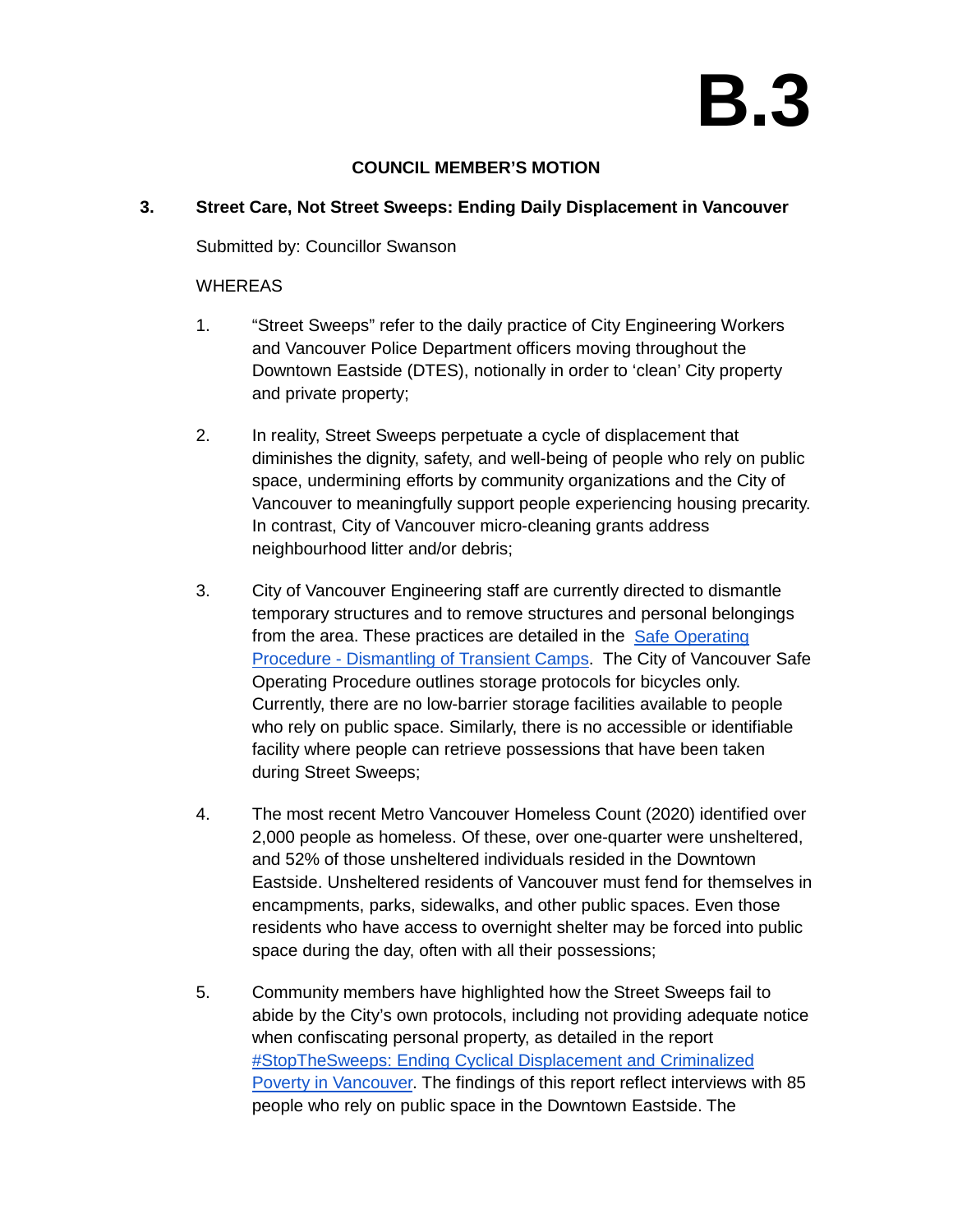Vancouver Area Network of Drug Users (VANDU) has also gathered firsthand information on the impact of street sweeps through interviews collected in the Downtown Eastside during May and June 2022;

- 6. Street Sweeps can infringe on constitutional and human rights law in two main ways: by endangering people's lives and security of the person, in violation of section 7 of the Charter; and by discriminating against protected groups, including Indigenous people, Black people, People of Colour, drug users, 2SLGBTQ+ and people with disabilities. The practice of displacing people and confiscating and presumably destroying their possessions, could be unconstitutional, against human rights law, and grounds for a civil lawsuit based on the seizure and destruction of private property;
- 7. The negative impacts of Street Sweeps on low-income and streetinvolved communities in Vancouver have been widely-documented as a harmful practice. There have been reports of family memorabilia (i.e. photos of children, ashes), identification documents, survival gear (i.e. blankets, sleeping bags, sleeping pads, tents and tarps), assistive devices (i.e. walkers), and other personal possessions inappropriately confiscated and destroyed by Street Sweeps;
- 8. The City of Vancouver, and therefore its staff and employees, cannot breach the constitutional and human rights of unhoused residents, nor its common law obligations to them. Street Sweeps policies, procedures, and associated job descriptions force workers to violate the rights of unhoused residents; and
- 9. The City of Vancouver is committed to Reconciliation and implementation of the UN Declaration on the Rights of Indigenous People ("UNDRIP"). The unsheltered community is disproportionately Indigenous, and Indigenous community members are therefore disproportionately subject to Street Sweeps. The displacement of Indigenous people from unceded land, and the disposal of their personal property - including items of cultural and ceremonial significance, as well as the items detailed above must be recognized as genocidal.

# THEREFORE BE IT RESOLVED

A. THAT Council ask staff to continue to engage community partners, specifically the Alternatives to Street Sweeps Working Group (Coalition of Peers Dismantling the Drug War, VANDU, WAHRS, Pivot Legal Society, individuals with lived/living experience) to develop and implement a non-punitive and community-led alternative to Street Sweeps that does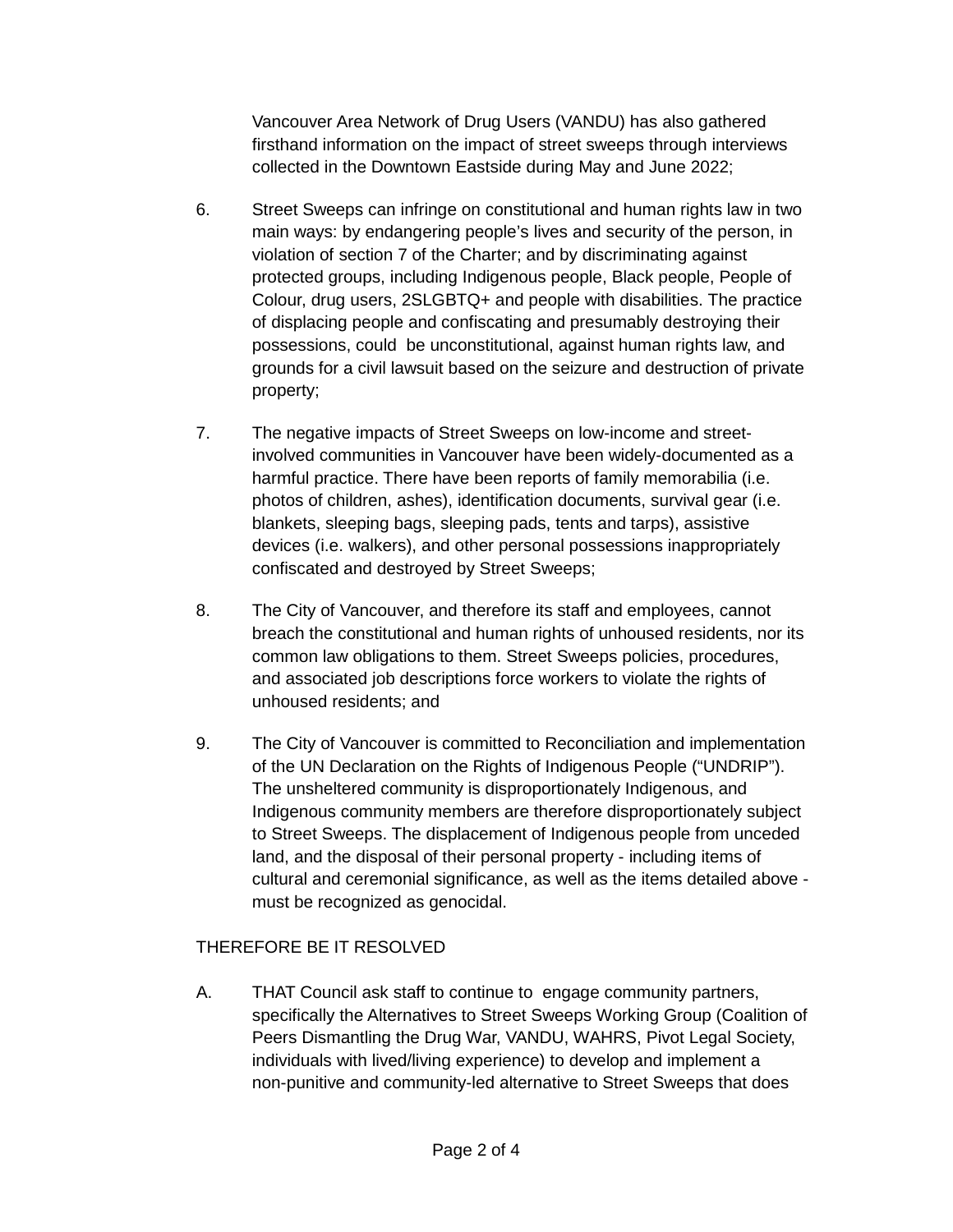not displace people who rely on public space.

- B. THAT Council direct staff to work with the Alternatives to Street Sweeps Working Group to create directives related to the confiscation of belongings from people who rely on public space and systems of accountability for their implementation, in recognition that this practice has continued potential for harmful and discriminatory impacts. These directives must apply to City staff and community-based organizations. Best practices include giving at least 24 hours notice of seizure and providing a receipt with details what was taken, and clear instructions on how to retrieve personal belongings.
- C. THAT Council direct staff to identify and develop appropriate storage facilities for DTES community members, along with an appropriate budget item for the 2023 City budget, with a twofold purpose: ongoing storage and storage of justifiably confiscated belongings. These facilities must be secure, easily accessible, of an adequate size, and informed by best practices and cultural safety for people who rely on public space.
- D. THAT Council direct staff to identify how to expand permanent parklets, seating areas, green and blue spaces, hygiene facilities (i.e. washroom trailers), garbage disposal sites, and other public outdoor amenities such as covered cooking facilities, and cultural programming sites throughout the DTES, along with an appropriate budget item for the 2023 City budget, as these are essential public spaces.
- E. THAT Council direct Engineering Services to identify total funds currently allocated to the Vancouver Police Department for street sweeps, and develop a work plan that redistributes these resources and funds to peerbased initiatives that can carry out micro-cleaning initiatives in affected areas.
- F. THAT Council ensure all programming and policies that impact Indigenous people are implemented in compliance with *UNDRIP*, *Declaration on the Rights of Indigenous Peoples Act,* and the City of Vancouver's Reconciliation goals.
- G. THAT Council instruct staff to examine section 71A of the Streets and Traffic bylaw which prohibits structures on streets and sidewalks and bring recommendations back to Council to make the section consistent with the human and Charter rights of people who have no homes.
- H. THAT Council request that the Mayor write to the Province to advocate for the addition of "social condition" as a protected ground in BC's Human